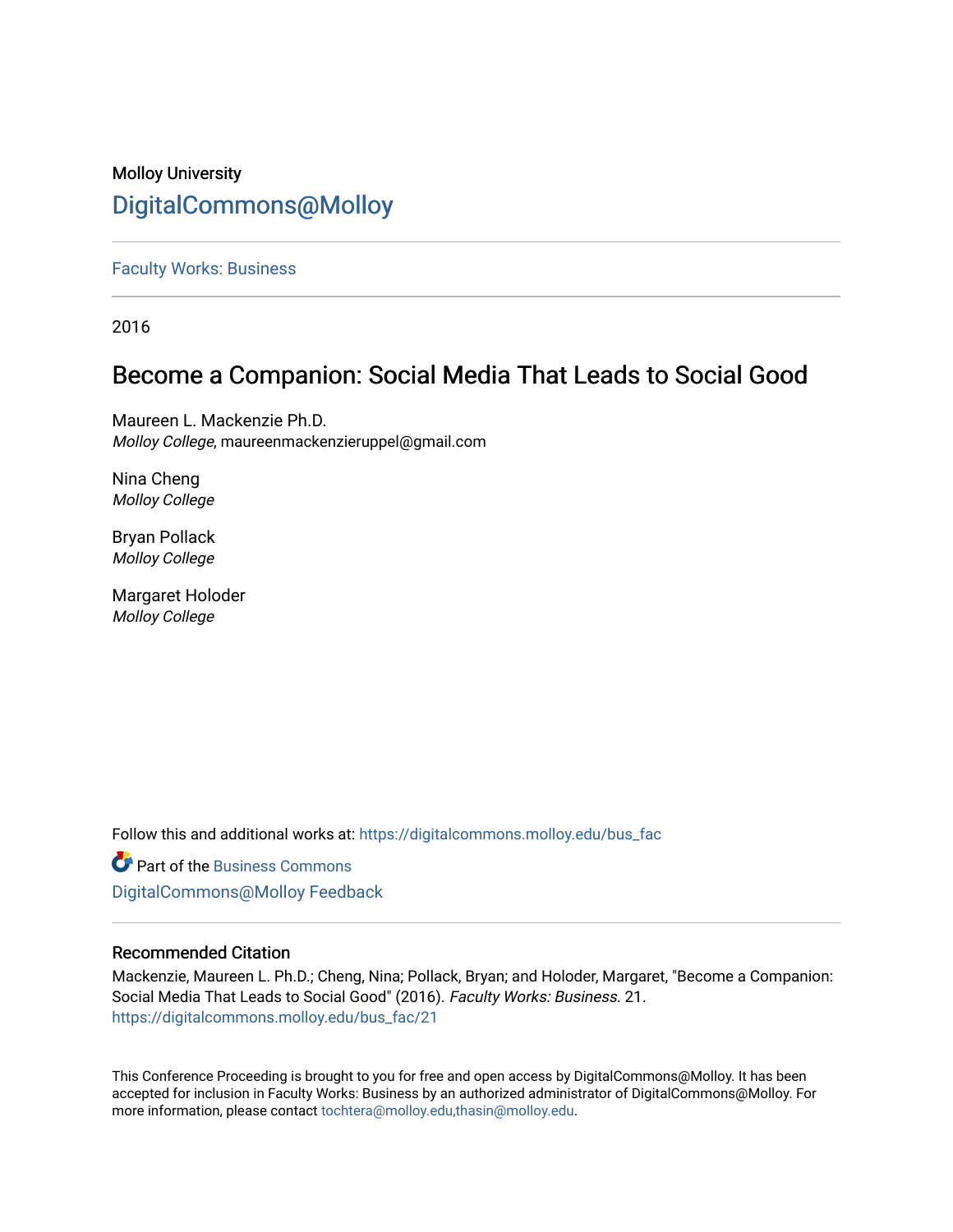# **Become a Companion: Social Media That Leads to Social Good**

*Nina Cheng Margaret Holodar* Molloy College Molloy College Rockville Centre, NY USA 11571 Rockville Centre, NY USA 11571 (347) 721-5508 (516) 754-2431 *ncheng09@lions.molloy.edu mholodar@gmail.com*

*Bryan Pollack Maureen L. Mackenzie* Molloy College Molloy College (516) 717-7494 (631) 682-0399 *bpollack302@aol.com mmackenzie@molloy.edu*

## *ABSTRACT*

This research is part of a series of conference papers from graduate students at Molloy College in Rockville Centre, NY. The theme emerges from a pedagogical philosophy that an essential learning outcome of a graduate education is the significant influence that business has upon society. For example, developing a focus on job creation rather than solely profit-taking must be integrated into the disposition of emerging business leaders. The learning activity leading to the learning outcome is requiring the graduate business students to experience a real-world project. The students are presented with an opportunity to study a problem and to generate a set of solution-driven recommendations that will lead to social good

#### **Keywords**

Social media, social responsibility, marketing, not-for-profit, social entrepreneurship

#### **1 PEDOGOGICAL PHILOSOPHY**

The decision to earn a graduate degree requires the student to make a commitment to a discipline. A student's undergraduate educational journey provides the student an initial preparation for a professional path, but also for participation as an educated citizen of the world. A democracy must have citizens who understand how each influence the larger collective society. The undergraduate educational journey provides breadth. The educational journey of a graduate student is different. The designers of a professional major within a graduate program should ensure that the student's experience is accelerated through education. The result is a level of expertise in the student's chosen profession. The curriculum is about depth. The outcome is an individual who is professionally selfsufficient, yet has a yearning for continuous learning.

Dominican education is built upon four pillars: Study, Spirit, Community, and Service. Through transformative education, Molloy College promotes a lifelong search for truth and the development of ethical leadership (Molloy College Mission Statement). In 2012 the college-wide theme was "Civic Engagement." As a result, both undergraduate and graduate capstone courses were redesigned to significantly integrate the college theme with the educational program outcomes.

Rockville Centre, NY USA 11571 Rockville Centre, NY USA 11571

The capstone course was designed to act as that last stone put in place when constructing a building that will last forever; it marks the structure as complete. The Molloy College capstone course is intended to provide the students with an opportunity to demonstrate the evidence of learning. The student must demonstrate the skills, knowledge, and disposition that have been gained as a result of the graduate educational journey.

The Fall semester 2015 MBA Capstone Class was divided into two teams. Each team formed a consulting firm and was introduced to a real-world client with a real-world problem. This conference paper summarizes the work produced by the students under the consulting firm name of, "Skylos Solutions." The team used the Bloomberg Philanthropies, "Mayor's Challenge" application to guide the consulting process through four stages: (1) establishing a solutiondriven vision, (2) developing a turnkey implementation plan, (3) determining the impact of the plan, and (4) determining if the solution can be replicated.

# **2 THE CONSULTING PROBLEM**

The client is Canine Companions for Independence (CCI). Canine Companions is a Not-for-Profit organization that has been established for 40 years. Its mission changes the lives of people with disabilities. The Executive Director of the Northeast Region, Debra Dougherty, served as the direct client for the student consulting team.

In summary, Canine Companions for Independence provides highly trained assistance dogs to children and adults with disabilities. The Northeast Regional Center of CCI consists of 13 states including New York, New Jersey, Connecticut, Delaware, Pennsylvania, Maryland, Washington DC, Virginia, West Virginia, Massachusetts, Rhode Island, Vermont, New Hampshire, and Maine. On average, the Northeast Region has revenues of \$1.86 million with expenses of \$2.34 million. This region is currently running a deficit of \$480,000 per year. The organization is quickly growing, and its expenses are equally growing. The consulting problem is the need to get to break-even.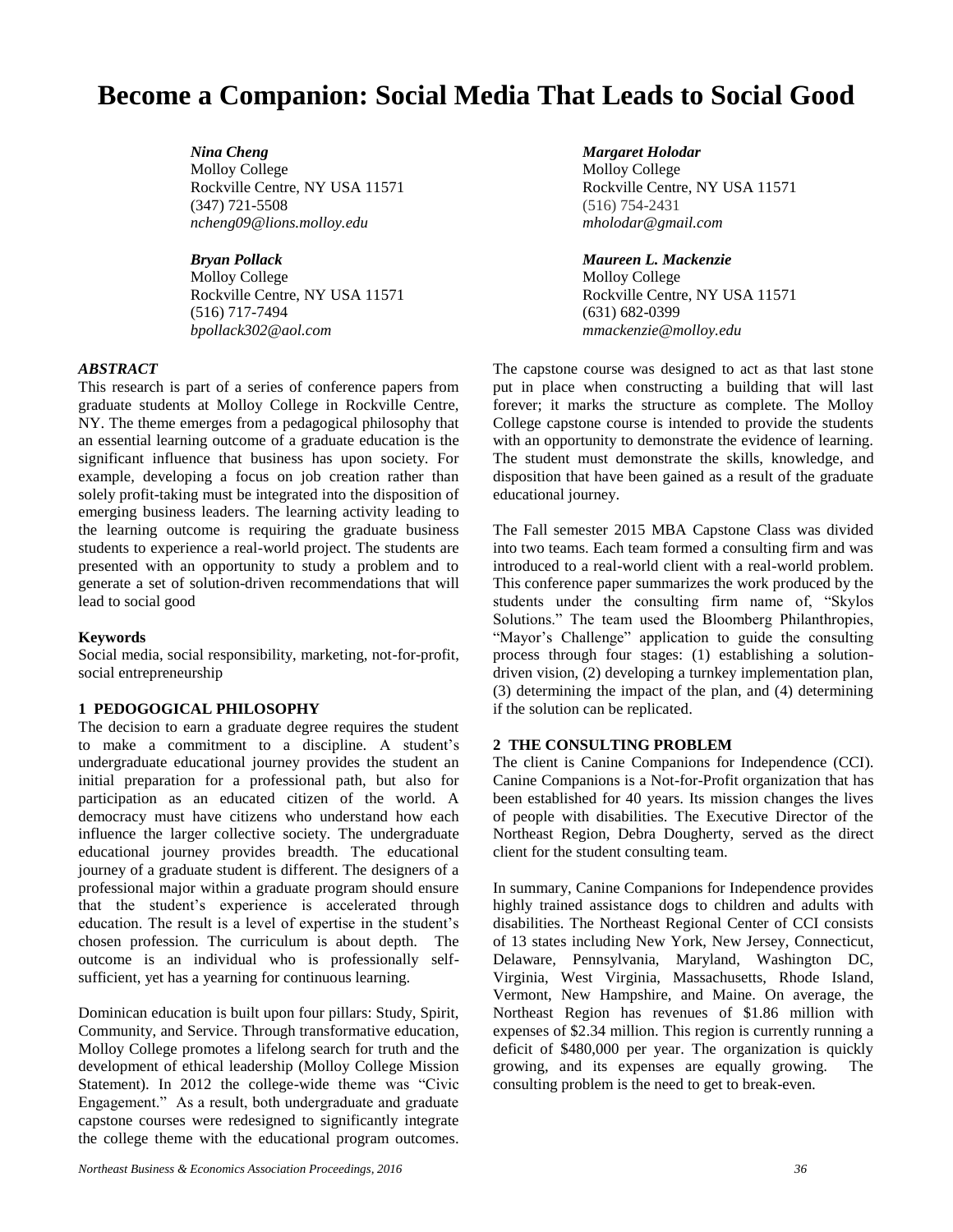# **3 THE VISION**

The vision for the solution is the development of a turnkey implementation plan to increase donation revenues to offset its expenses. The team proposed a new campaign titled, "Become a Companion." It is a monthly-automated donation program. This monthly donation program will subsidize the incurred costs necessary for raising and training the canines. The monthly donation program will allow donors to receive updates, such as pictures and videos of the canines' journey at CCI – from training, placement, and graduating, by simply donating \$20.16 monthly. The amount of \$20.16 reflects the current donating year, and equals less than \$1 per day. To put in perspective, \$20.16 can purchase 2 movie tickets or 4 cups of coffee. We challenge donors to replace those purchases and donate to CCI.

The Vision is innovative because it provides a sustainable way for Canine Companions for Independence to secure valuable donations, not just in terms of monetary value, but sentimental value as well. There are multiple reasons why a person may be willing to subscribe. He or she may wish to help out those who will require these companion dogs, or he or she wishes to help the organization and its cause because of his or her love for animals. These reasons are served by the marketing plan presented to the client.

The consulting team's implementation plan uses CCI's limited advertising budget, as well as the limited time of its already overextended employees, by creating a streamlined process for the "Become a Companion" program. Most importantly, our idea introduces a funding stream that, to date has not been implemented by CCI. With a monthly donation system in place, the Northeast Region of CCI will be guaranteed income by the many donors whose credit cards and/or bank accounts will be on file and designated to be charged the \$20.16 per month for the year. Engaging charitable and generous supporters at a reasonable level, such as "less than \$1 a day," will ultimately lead to greater exposure for the organization and increased relationships with new donors.

In summary, establishing a cost-efficient and innovative marketing strategy, Canine Companions for Independence will achieve sustained success in its pursuit to break-even. Its awareness strategies will publicize its activities, such as training and partnering disabled individuals with his or her "four-legged companion," in an effort to gain new contributors. The executive director, Debra Dougherty, will have the opportunity to apply these actions to broaden CCI's horizons for funding.

# **4 RECOMMENDATIONS**

The recommendations focused on recruiting donors and managing the client relationships. The consulting team's recommendations included the following components:

 **Develop a social media campaign to attract new donors.**

Canine Companions for Independence already maintains and regularly updates accounts with Facebook, YouTube, Instagram, Twitter, and

LinkedIn. We suggest that CCI's Northeast Region create its own Instagram account (@CCInortheast). Instagram is a free social media platform in which CCI can post flyers for fundraising events and videos of testimonials. Instagram allows account holders to attach a link in its "bio" (biography). We recommend that CCI have its own landing page, where viewers and followers can easily access information and donate specifically to the Northeast Region.

#### **Develop a pseudo-relationship with its donors.**

CCI should provide periodical updates on how the donors' funds are being used by the organization. Photos and stories should be shared via e-mail to keep the donors updated on the progress of the dogs and candidates. By establishing an automated monthly donation plan, CCI can obtain these donations every month without having to track down donors or do any additional fundraising. This will allow CCI to focus on other fundraising efforts, such as its annual "DogFest, Walk 'n Roll" and "Spring Gala." We have created materials, such as videos, that CCI can use on its social media handles. These videos will provide information about the program and generate more awareness for the cause. Other than providing periodic updates to donors and making sure the donors' payment information are kept up-to-date, there is minimal commitment required from CCI employees in terms of time and money.

## **Partner with other organizations.**

Reach out to and network with companies, schools, and Long Island retailer, using the already-created materials, with the intent of identifying new donors or additional partners. Whether CCI chooses to have these outside entities engage in donation programs, such as joining CCI's Annual Walk event or fostering a donation campaign on its site, the tools and means will be there to aid in recruitment and allow for this program to grow locally and regionally. We have developed a list for CCI of local (Long Island-based) and regional celebrities that could be approached with the intent of developing a spokesperson relationship. These celebrities may have strong ties to the area, making them more likely to want to support CCI's local events. Even the smallest gesture such as a "retweet" on Twitter could have a substantial impact.

#### **Integrate a client management system.**

The monthly donation program, "Become a Companion," will work together with the program "Constant Contact." The client management system, Constant Contact, will facilitate the relationship between donors and CCI. Donors will receive monthly e-mails of pictures, videos, and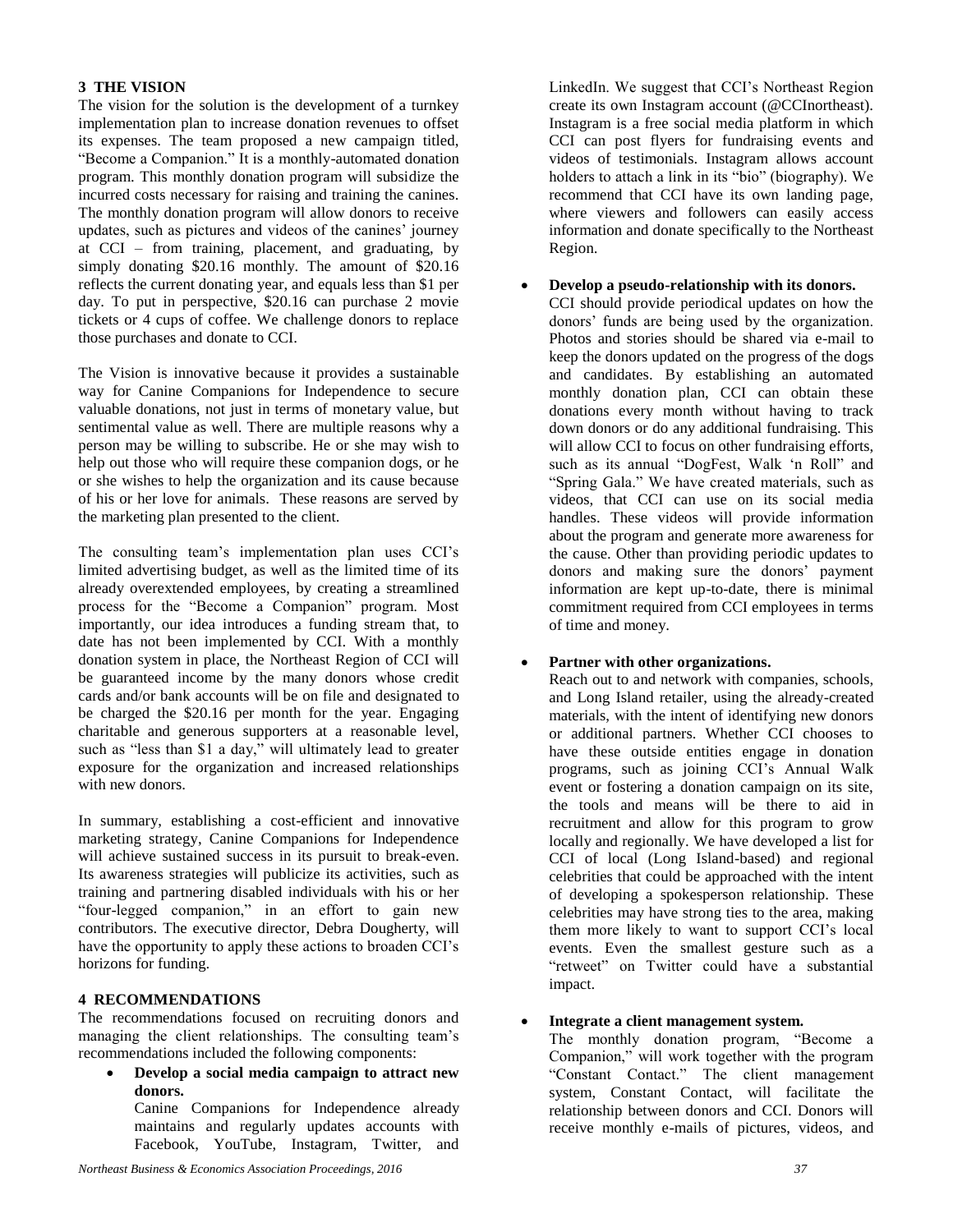compelling story updates. These pictures and videos will allow donors to feel connected to CCI and its mission. These videos may be mini clips of a canine performing tasks for his or her human partner or captivating videos of the impact a dog can have on his or her partner's life.

Our monthly donation program will also offer multiple levels of giving. Even if donors start small, such as donating \$1.00 per month, it is important that CCI cultivates a positive relationship – in hopes that the donor will increase his or her amount level over time. The entry-level amount will be \$20.16, reflecting the current donation year. This is essentially less than one dollar a day. When you join Canine Companions for Independence, you will join a special group of people reaching out each month to offer highly trained assistance dogs and ongoing follow-up services to people with disabilities.

# **5 COSTS OVER THE NEXT THREE YEARS**

The recommendations to CCI recognize the limited budget available. The only expense that CCI will incur is related to the client management system, "Constant Contact." In order to contact and update donors on the progress of the canines and his or her partner, as well as share electronic promotional flyers of upcoming events, we recommend that CCI purchase the Constant Contact's "E-mail PLUS" option, as opposed to the standard "E-mail" option. This option includes features such as: (1) permits three users to manage Constant Contact, (2) collects donations, (3) connects to Facebook, and (4) allows subscribers to register for fundraising events. Constant Contact also offers savings for non-profits. The "E-mail PLUS" option costs begin at \$38.25 per month managing 0-500 contacts. Canine Companions can purchase this same level at the price of \$31.50 per month. Canine Companions can save an initial \$81 per year (\$6.75 savings per month) just for being a nonprofit organization.

For the first year, we suggest that CCI purchase the option that offers storage of 0-500 contacts, which costs \$378 for the year. For our assumptions, Skylos Solutions wanted to forecast conservative figures to calculate the amount of years and the amount of donors needed in order for Canine Companions to recuperate its deficit of approximately \$480,000, assuming that the deficit remains constant and CCI does not incur any more expenses. For the first year (2016) of launching "Become a Companion," if CCI is able to accumulate 200 monthly donors among the 13 states (about 15 donors per state), this program will help raise \$48,216, less the yearly cost of the service constant contact. In the second year 2017, the deficit will decrease to \$431,784 (\$480,000-\$48,216). If the donors from year 2016 continue to participate in this donation program and if CCI is able to reach out to 200 more donors (400 donors total), the amount raised for 2017 will be \$96,648. The cost of using Constant Contact will remain the same because the limit of 500 contacts will not have been reached as of yet. However, by the third year 2018, assuming another 200 new donors participate in the monthly donation program, CCI will have

to upgrade its level of contacts to 501-2,500 contacts, thus increasing the cost of Constant Contact to \$504 per year. Although, the cost for the service increases by the third year, the amount of deficit decreases even more to \$145,002 making the Northeast Region of CCI one step closer to covering its entire deficit. Finally by year 2019, if the same progress of new donors (additional 200 donors each year) is maintained, CCI will now have 800 donors by the fourth year and will raise \$193,530. At the end of the fourth year, Canine Companions would have raised a total of \$483,396, enough to cover its original deficit of \$480,000.

We also recommend that external grants be identified and pursued. The Ambrose Monell Foundation is a foundation that aids in the research of mental health and handicapped to improve physical, mental, and moral condition of humanity throughout the world. CCI's eligibility for this grant has been confirmed with its receipt of the IRS determination letter and its tax-exempt status.

## **6 FACTORS THAT COULD DERAIL THE PLAN**

An essential component of the consulting work is to make the client aware of risk factors. Three of the largest risk factors that could derail this business plan are: (1) resistance to donate, (2) hesitant to renew, (3) unsubscribing. In an effort to mitigate these risks, "Become a Companion" will be offered at two donation levels: The "Prime" level will include the current year donation rate, such as \$20.16 in 2016, and any higher amount. This level will receive the email updates of the canines. The "Junior" level will be any amount less than the current year's donation rate, but will not receive updates. Although these donors will not receive updates, he or she will receive a "thank you" e-mail, and the donation will be a taxable deduction. The Junior level can be marketed as a gift alternative. By offering different levels of donation, we understand that individuals may not be able to donate the full "Prime" amount. However, it is imperative to convey that any donated amount can make an impact. For example, if a college student can donate at least \$1.00 per month, the donation will be appreciated. As time progresses, the individual can increase his or her monthly donation. The dedication to donating has never escaped the mind of the individual, and he or she is encouraged to advance to the "Prime" level. We want to hearten the idea of donating to CCI – even with a small amount, but with the idea of growing over time.

### **7 SUMMARIZING THE DESIRED OUTCOMES**

Our main objective is to implement a sustainable way for Canine Companions for Independence to generate monthly donations for its organization, while incurring little to no additional expenses. Outcomes achieved will be attributed to the Northeast Regional level; its Long Island area Regional office located in Medford, New York. This program is designed to theoretically run itself, therefore the organization can continue to operate as it normally does and pursue the various fundraising initiatives it already has in place.